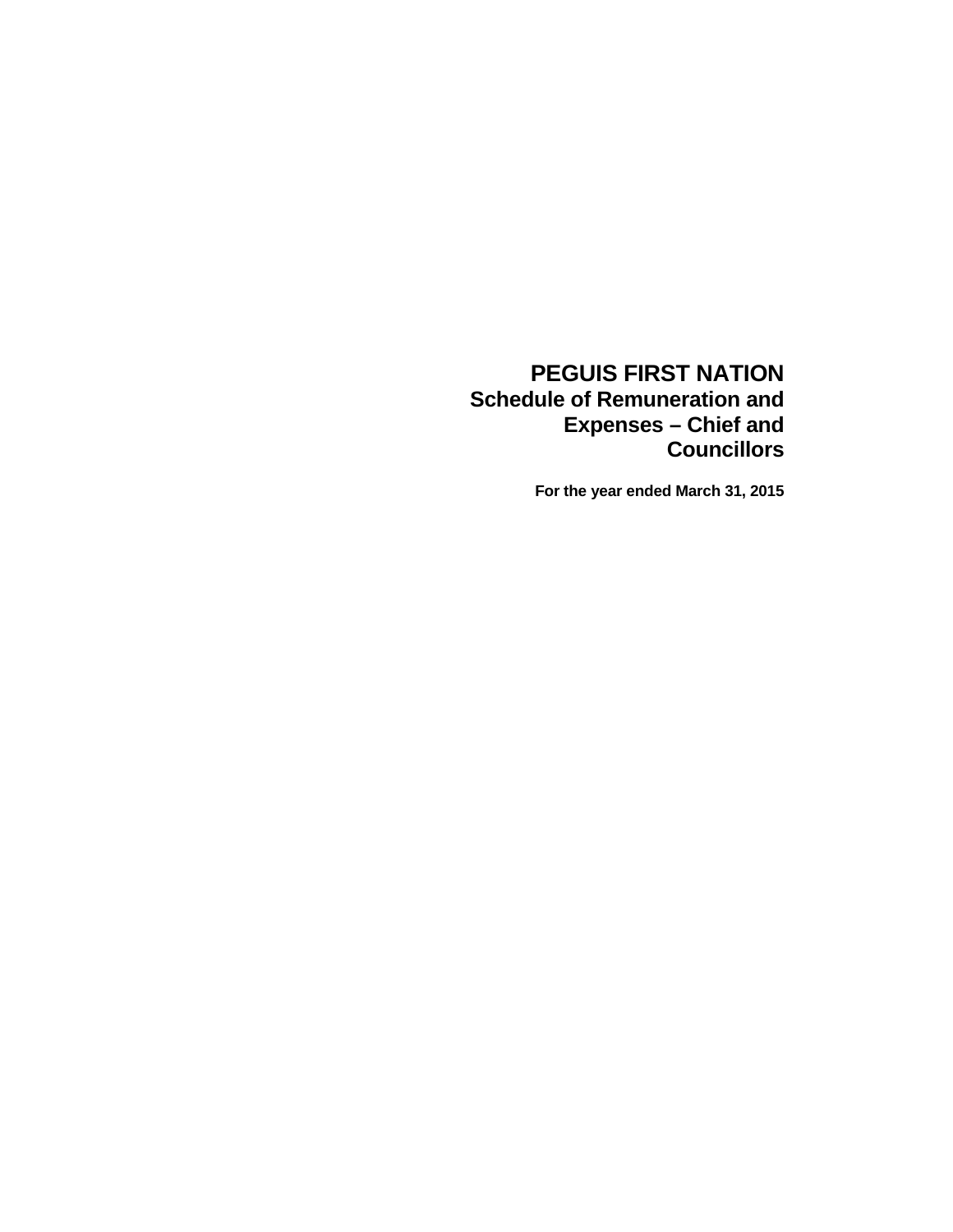## **PEGUIS FIRST NATION**

# **Schedule of Remuneration and Expenses – Chief and Councillors**

**For the year ended March 31, 2015**

|                                                               | <b>Contents</b> |
|---------------------------------------------------------------|-----------------|
|                                                               |                 |
| <b>Review Engagement Report</b>                               | $\overline{2}$  |
| Schedule of Remuneration and Expenses - Chief and Councillors | 3               |
| <b>Note to Schedule</b>                                       | 4               |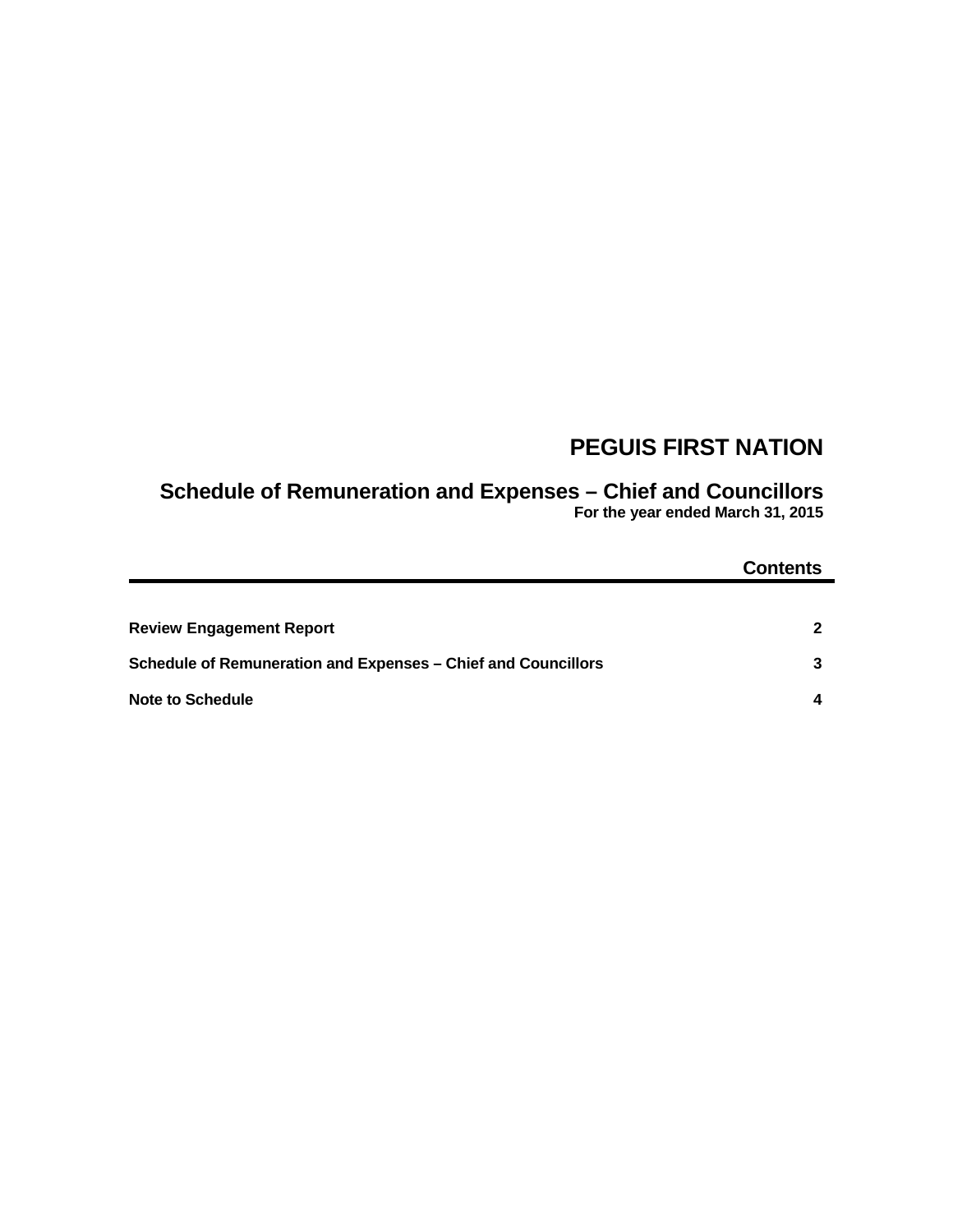

Tel: 204 956 7200 Fax: 204 926 7201 Toll-Free: 800 268 3337 www.bdo.ca

BDO Canada LLP/s.r.l./S.E.N.C.R.L. 700 - 200 Graham Avenue Winnipeg MB R3C 4L5 Canada

**Review Engagement Report** 

#### To the Members of PEGUIS FIRST NATION

At the request of PEGUIS FIRST NATION, we have reviewed the Schedule of Remuneration and Expenses - Chief and Councillors of PEGUIS FIRST NATION for the year ended March 31, 2015, calculated pursuant to the requirements of the Department of Aboriginal Affairs and Northern Development Canada and Health Canada 2014-15 Year-end Reporting Handbook.

Our review was made in accordance with Canadian generally accepted standards for review engagements, and accordingly, consisted primarily of enquiry, analytical procedures and discussion related to information supplied to us by the First Nation.

A review does not constitute an audit and, consequently, we do not express an audit opinion on this Schedule of Remuneration and Expenses - Chief and Councillors.

Based on our review, nothing has come to our attention that causes us to believe that this Schedule of Remuneration and Expenses - Chief and Councillors is not, in all material respects, in accordance with the requirements of the Department of Aboriginal Affairs and Northern Development Canada and Health Canada 2014-15 Year-end Reporting Handbook.

BDO Canada LLP

**Chartered Accountants** 

Winnipeg, Manitoba September 28, 2015

BDO Canada LLP, a Canadian limited liability partnership, is a member of BDO International Limited, a UK company limited by guarantee, and forms part of the international BDO network of independent member firms.

BDO Canada s.r.l./S.E.N.C.R.L., une société canadienne à responsabilité limitée/société en nom collectif à responsibilité limitée, est membre de BDO International Limited, société de droit anglais, et fait partie du réseau international de sociétés membres indépendantes BDO.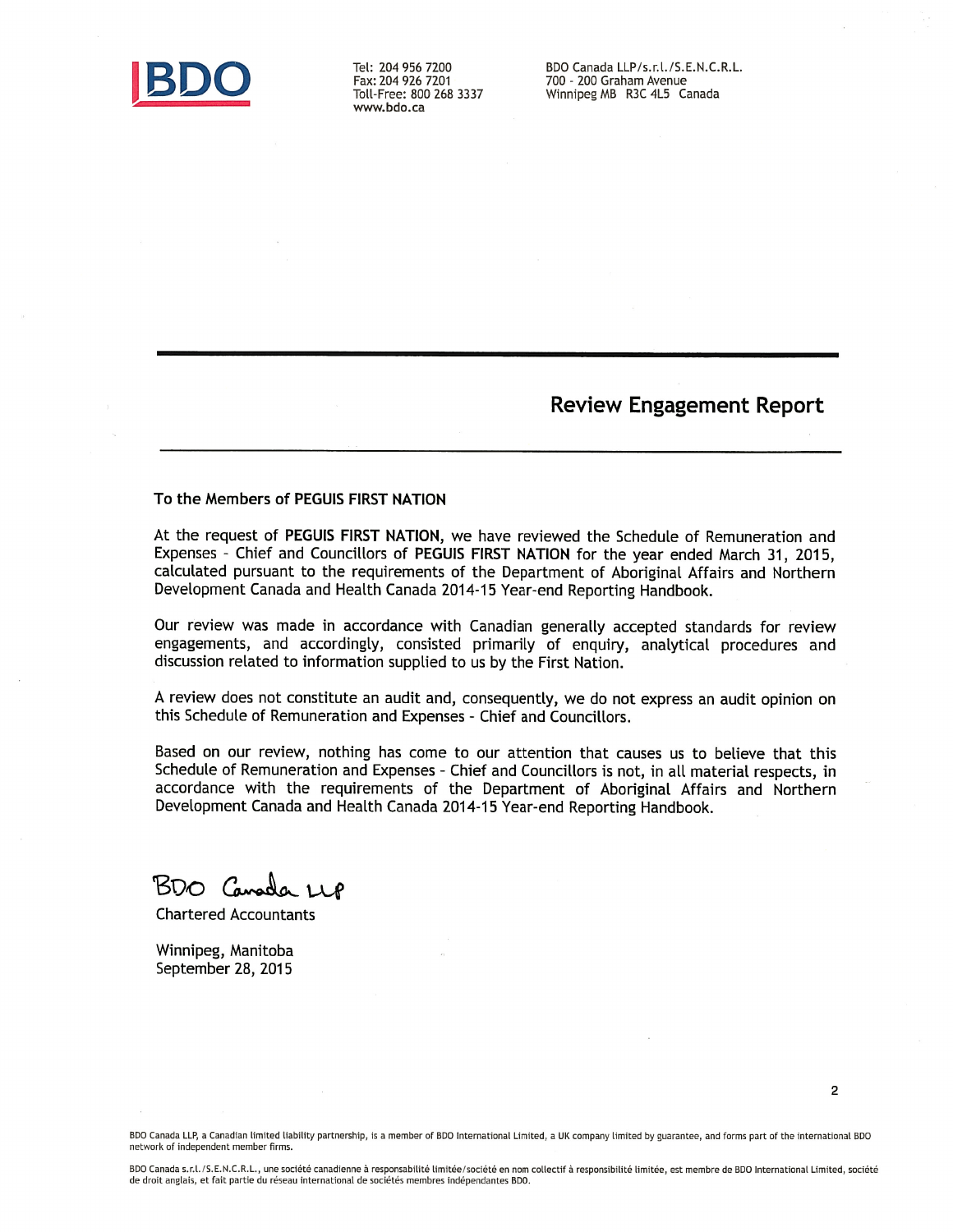### **PEGUIS FIRST NATION Schedule of Remuneration and Expenses – Chief and Councillors (Unaudited)**

#### **For the year ended March 31, 2015**

| Individual            | <b>Position</b>          | # of months | Remuneration | <b>Expenses</b> |
|-----------------------|--------------------------|-------------|--------------|-----------------|
|                       |                          |             |              |                 |
| Hudson, Glenn         | Former Chief             | 12          | 216,323      | 81,086          |
|                       |                          |             |              |                 |
| Sutherland, Michael   | <b>Former Councillor</b> | 12          | 143,370      | 65,372          |
|                       |                          |             |              |                 |
| Stevenson, Louis J.   | <b>Former Councillor</b> | 9           | 118,852      | 48,582          |
|                       |                          |             |              |                 |
| Bear, Mary Tyler      | Councillor               | 12          | 93,423       | 58,993          |
|                       |                          |             |              |                 |
| Bird, (Debra) Darlene | Councillor               | 12          | 95,273       | 60,937          |
|                       |                          |             |              |                 |
| Sutherland, Wade      | Councillor               | 1           | 2,154        | 2,000           |
|                       |                          |             |              |                 |
| Spence, Cindy         | Chief                    |             | 2,695        | 2,000           |
|                       |                          |             |              |                 |
| Sutherland, Glennis   | Councillor               |             | 2,523        | 2,000           |